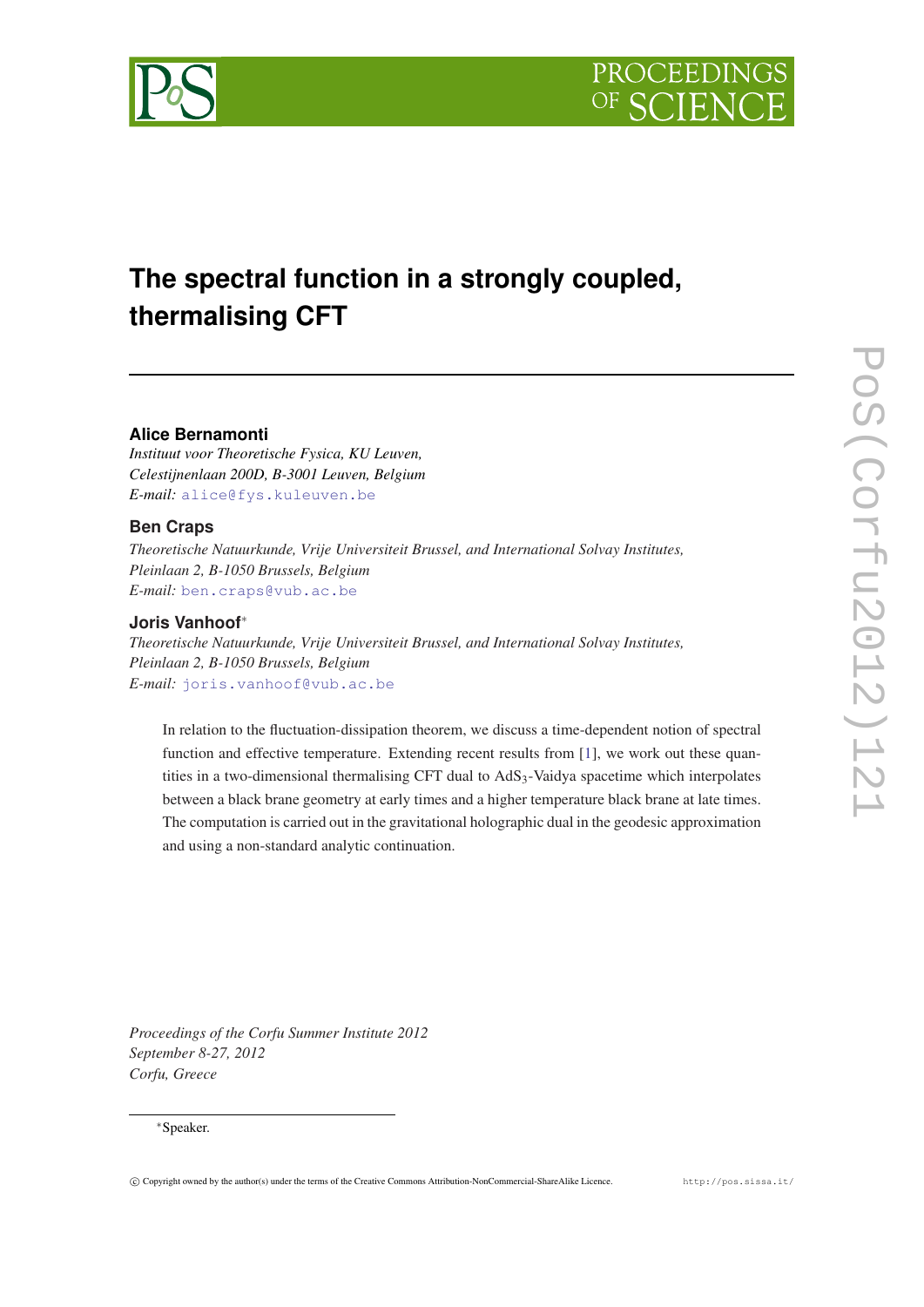## <span id="page-1-0"></span>1. Introduction and summary

Strongly coupled far-from-equilibrium systems appear in many areas of physics and their theoretical study is notoriously difficult. The gauge/gravity duality is a novel tool to study certain classes of strongly coupled field theories, and its extension to far-from-equilibrium situations is a very active area of current research. In order to extract useful field theory information from computations in the dual gravity theory, it is important to identify field theory observables that are meaningful in far-from-equilibrium states, as well as prescriptions for how to compute them in the gravity dual.

In the recent paper [\[1](#page-12-0)], to which we refer for a more elaborate introduction as well as references to the literature, our collaborators and we studied a notion of time-dependent spectral functions and occupation numbers (based on Wigner transforms of two-point functions) in a simple holographic model (see [[2](#page-12-0), [3](#page-13-0)] for related work in other holographic models). Starting with the vacuum state of a strongly coupled 2d conformal field theory, the sudden, homogeneous injection of energy and its subsequent thermalization was modeled by an  $AdS<sub>3</sub>$ -Vaidya geometry that interpolates between pure AdS at early times and a black brane geometry at late times. In order to compute two-point functions of high-dimension operators, we used a geodesic approximation [[4](#page-13-0)]. For timelike separations of the operators, it was necessary to use either a non-standard Euclidean continuation of the bulk spacetime, or to use complex geodesics, and both procedures gave the same result. We also worked out an approach that went beyond the geodesic approximation, but will not discuss it here.

In the present contribution, we extend some of the results of [[1](#page-12-0)] in two ways. First, instead of starting with the vacuum, we start with an initial thermal state. After a sudden, homogeneous injection of energy, the system will evolve towards a thermal state with higher temperature. Second, as in [\[2\]](#page-12-0), we extract from our results a time-dependent effective temperature, which evolves in a non-monotonic way from the initial to the final temperature.

In section 2, we review the notions of time-dependent spectral function [[3](#page-13-0), [1](#page-12-0)] and timedependent effective temperature [\[2\]](#page-12-0). In section [3](#page-3-0), we present the AdS-Vaidya model that describes the evolution from a black brane with an initial temperature to a black brane with a larger final temperature via the injection of a shell of null dust. In this setting, section [4](#page-4-0) describes the computation of retarded and time-ordered two-point functions using a geodesic approximation and a non-standard continuation to Euclidean signature. In section [5](#page-11-0), these two-point functions are used to extract time-dependent spectral functions and effective temperatures, which are shown to interpolate between the initial and final equilibrium values.

## 2. A notion of time-dependent spectral function and effective temperature

We probe the thermalisation of the field theory with time-ordered (Feynman) two-point functions,

$$
iG_F(t_2,x_2;t_1,x_1) \equiv \langle T\{\mathscr{O}(t_2,x_2)\mathscr{O}(t_1,x_1)\}\rangle
$$
  

$$
\equiv \theta(t_2-t_1)\langle\mathscr{O}(t_2,x_2)\mathscr{O}(t_1,x_1)\rangle + \theta(t_1-t_2)\langle\mathscr{O}(t_1,x_1)\mathscr{O}(t_2,x_2)\rangle, \quad (2.1)
$$

and retarded two-point functions (which are real in position space)

$$
iG_R(t_2, x_2; t_1, x_1) \equiv \theta(t_2 - t_1) \langle [\mathscr{O}(t_2, x_2), \mathscr{O}(t_1, x_1)] \rangle. \tag{2.2}
$$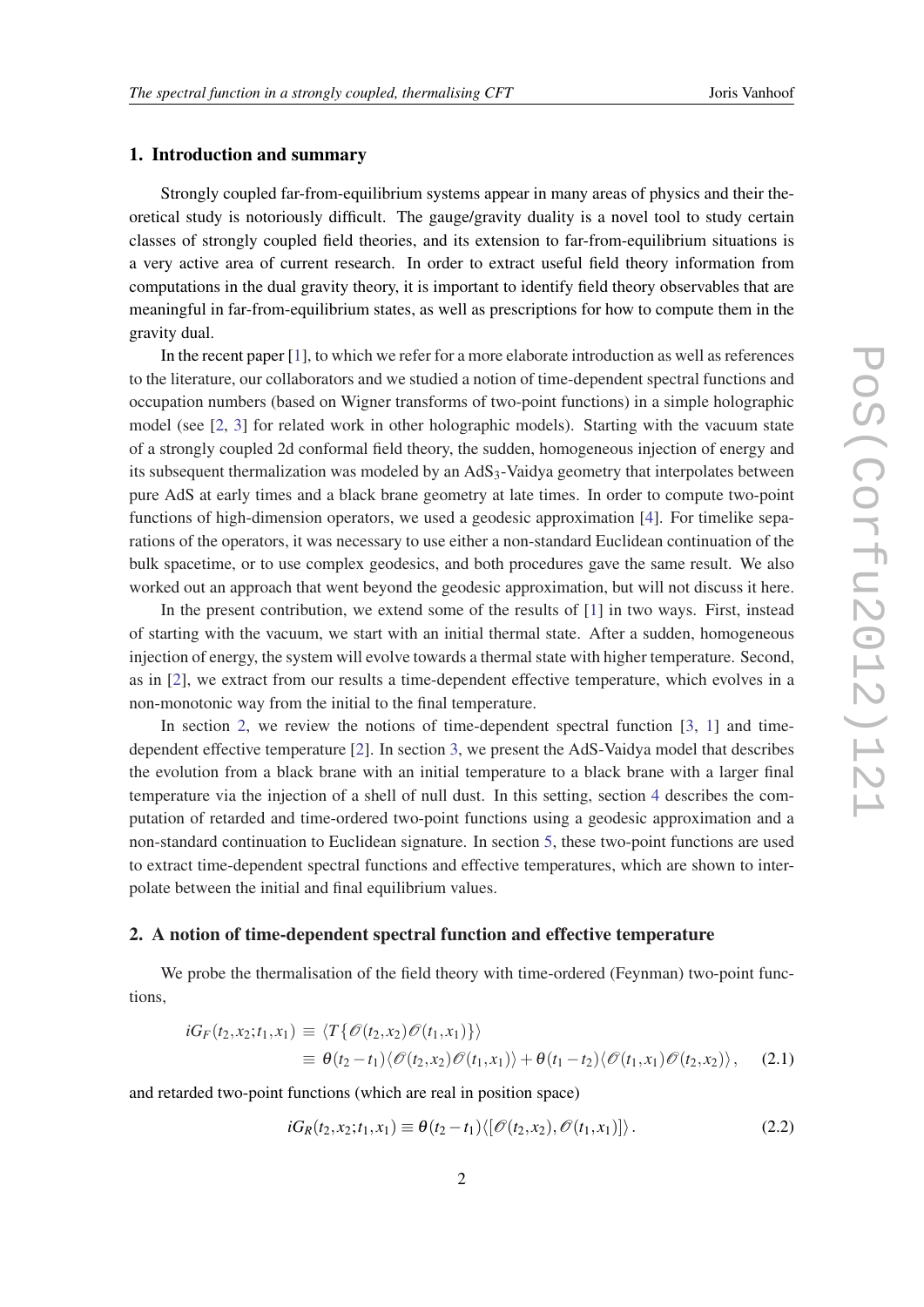<span id="page-2-0"></span>From these definitions, using the hermiticity of the operator  $\mathcal{O}(t, x)$ , we can deduce the relation

$$
G_R(t_2,x_2;t_1,x_1)=\theta(t_2-t_1)\left[G_F(t_2,x_2;t_1,x_1)+(G_F(t_2,x_2;t_1,x_1))^*\right],\qquad (2.3)
$$

which we will employ later on. When the field theory is in equilibrium, the system is translation invariant in space and time. The correlators are then functions of the differences only, *i.e.*

$$
G_{R,F}(t_2,x_2;t_1,x_1) = G_{R,F}(t_2-t_1,x_2-x_1;0,0) \equiv G_{R,F}(t,x), \qquad (2.4)
$$

with  $t = t_2 - t_1$  and  $x = x_2 - x_1$ , and their Fourier transforms are given by

$$
G_{R,F}(\omega,k) = \int_{-\infty}^{+\infty} dt \int_{-\infty}^{+\infty} dx e^{i\omega t} e^{-ikx} G_{R,F}(t,x).
$$
 (2.5)

In momentum space, the retarded correlation function is in general complex valued, and its imaginary part defines the spectral function,

$$
\rho(\omega,k) = -2\operatorname{Im} G_R(\omega,k). \tag{2.6}
$$

When the system is at thermal equilibrium, the retarded and time-ordered correlation functions are related by the Fluctuation-Dissipation Theorem,

$$
[1+2n(\omega)]\rho(\omega,k) = -2\operatorname{Im} G_F(\omega,k), \qquad (2.7)
$$

where the occupation number equals the Bose-Einstein distribution:  $n(\omega) = (e^{\omega/\theta} - 1)^{-1}$  for some temperature  $\theta$ . Note that using the previous expressions, we have

$$
\theta = \frac{1}{2} \operatorname{Im} G_F(\omega) \left( \frac{\partial \operatorname{Im} G_R(\omega)}{\partial \omega} \right)^{-1} \Big|_{\omega = 0}, \qquad (2.8)
$$

where

$$
G_{R,F}(\omega) = \int_{-\infty}^{+\infty} \frac{dk}{2\pi} G_{R,F}(\omega, k) = \int_{-\infty}^{+\infty} dt \, e^{i\omega t} G_{R,F}(t, x = 0) \tag{2.9}
$$

is the momentum average of the correlators.

In a thermalising field theory, time translational invariance is generically broken. Therefore as in [\[1\]](#page-12-0) we introduce an average time *T* and a relative time *t* by

$$
\begin{cases}\nT = \frac{t_1 + t_2}{2} \\
t = t_2 - t_1\n\end{cases}\n\Leftrightarrow\n\begin{cases}\nt_1 = T - \frac{t}{2} \\
t_2 = T + \frac{t}{2}\n\end{cases},
$$
\n(2.10)

and we define time-dependent correlators by keeping *T* fixed and Fourier transforming with respect to the relative time *t*

$$
G_{R,F}(\omega,T,k) = \int_{-\infty}^{+\infty} dt \int_{-\infty}^{+\infty} dx e^{i\omega t} e^{-ikx} G_{R,F}(t,T,x), \qquad (2.11)
$$

and

$$
G_{R,F}(\omega,T) = \int_{-\infty}^{+\infty} \frac{dk}{2\pi} G_{R,F}(\omega,T,k) = \int_{-\infty}^{+\infty} dt \, e^{i\omega t} G_{R,F}(t,T,x=0) \,. \tag{2.12}
$$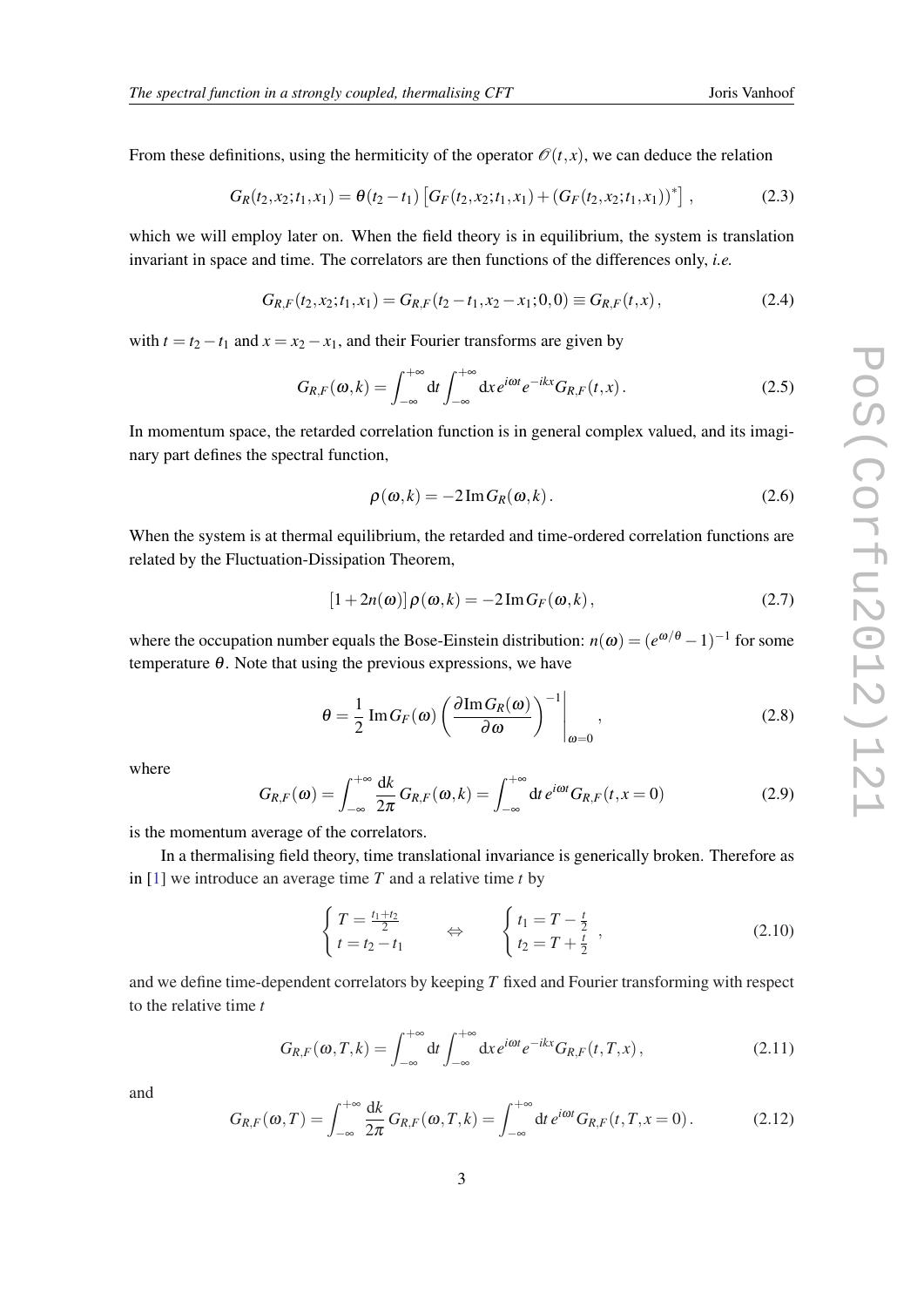<span id="page-3-0"></span>We can then define a time-dependent spectral function

$$
\rho(\omega, T, k) = -2 \operatorname{Im} G_R(\omega, T, k), \qquad (2.13)
$$

and a time-dependent temperature

$$
\theta(T) = \frac{1}{2} \operatorname{Im} G_F(\omega, T) \left( \frac{\partial \operatorname{Im} G_R(\omega, T)}{\partial \omega} \right)^{-1} \Big|_{\omega = 0}.
$$
 (2.14)

This notion of effective temperature was also considered in [[2](#page-12-0)] to assess thermalisation following an anisotropic deformation of the boundary.

## 3. Setup of the model

As a holographic model for a thermalising field theory, we consider a three-dimensional, thin shell AdS-Vaidya spacetime. For  $R_2 > R_1 > 0$ , it has the metric

$$
ds^{2} = -[(r^{2} - R_{1}^{2}) - \theta(v)(R_{2}^{2} - R_{1}^{2})]dv^{2} + 2dvdr + r^{2}dx.
$$
 (3.1)

The spacetime structure is depicted in Fig. 1 and it represents an infalling shock wave of 'null' dust in a black brane background that collapses to form a heavier black brane. The coordinate  $\nu$  is an Eddington-Finkelstein coordinate such that  $v = 0$  corresponds to the location of the shock wave. The coordinate *r* is a radial coordinate such that  $r = \infty$  is the planar boundary of the asymptotically AdS spacetime and  $r = 0$  is the black brane singularity.



Figure 1: *The causal structure of the thin shell AdS-Vaidya spacetime.*

The metric (3.1) solves Einstein's equations with a negative cosmological constant and a delta source stress-energy tensor on the shock wave. Outside the shock wave  $(v > 0)$ , the metric is given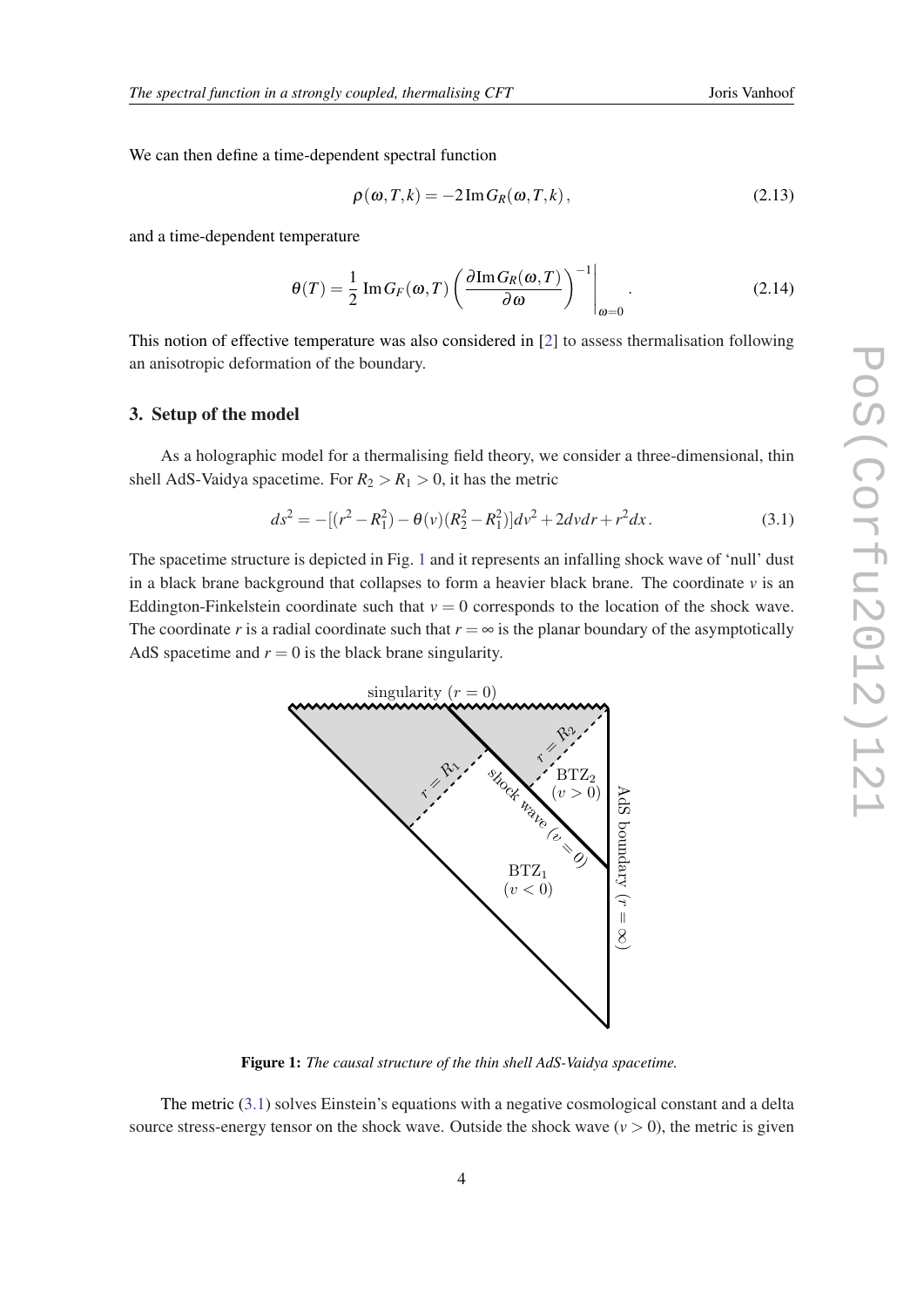<span id="page-4-0"></span>by the BTZ solution with radius  $R_2$ 

$$
ds^{2} = -(r^{2} - R_{2}^{2})dt^{2} + \frac{dr^{2}}{r^{2} - R_{2}^{2}} + r^{2}dx \quad \text{with} \quad t = v - \frac{1}{2R_{2}}\ln\left|\frac{r - R_{2}}{r + R_{2}}\right|,
$$
 (3.2)

while inside ( $v < 0$ ), we recover the BTZ metric with radius  $R_1$ 

$$
ds^{2} = -(r^{2} - R_{1}^{2})dt^{2} + \frac{dr^{2}}{r^{2} - R_{1}^{2}} + r^{2}dx \quad \text{with} \quad t = v - \frac{1}{2R_{1}}\ln\left|\frac{r - R_{1}}{r + R_{1}}\right|.
$$
 (3.3)

The dual picture of this spacetime on the boundary CFT is that of a field theory that is initially in equilibrium at a temperature  $\theta_1 = \frac{R_1}{2\pi}$  $\frac{K_1}{2\pi}$ , which corresponds to the Hawking temperature of the initial black brane. After a sudden injection of energy at the time  $t = 0$ , there is a period of thermalisation until the field theory reaches a new equilibrium at a higher temperature  $\theta_2 = \frac{R_2}{2\pi}$  $rac{K_2}{2\pi}$ .

We will now probe the equilibration dynamics of this holographic model using a geodesic approximation of two-point functions. While here, as in [[1\]](#page-12-0), we will focus on timelike two-point functions in order to be able to derive the spectral function, spacelike Green's functions as probes of thermality have been considered in [[5](#page-13-0), [6](#page-13-0), [7\]](#page-13-0). Spacelike geodesics connecting two equal time boundary points separated by a distance  $\ell$  are conjectured to also compute the entanglement entropy of a spatial region of size  $\ell$  in the boundary two-dimensional CFT [[8](#page-13-0), [9](#page-13-0), [5](#page-13-0), [6,](#page-13-0) [10\]](#page-13-0). Other non-local probes of thermalisation derived from the entanglement entropy, namely the mutual and tripartite information, were discussed in Federico Galli's talk at this workshop [\[11\]](#page-13-0) and are studied in [\[12](#page-13-0), [13](#page-13-0)].

## 4. Geodesic approximation of two-point functions

Consider a scalar operator  $\mathcal{O}(t, x)$  with conformal dimension  $\Delta$  in the dual CFT. The timeordered two-point function  $\langle T\{\mathcal{O}(t_1, x_1)\}\rangle$  is given by a path integral over all paths  $\mathcal P$ that connect the two insertion points  $(t_1, x_1)$  and  $(t_2, x_2)$  on the boundary:

$$
\langle T\{\mathscr{O}(t_2,x_2)\mathscr{O}(t_1,x_1)\}\rangle = \int \mathscr{D}\mathscr{P} e^{-\Delta \mathscr{L}(\mathscr{P})} \quad \text{with} \quad \mathscr{L}(\mathscr{P}) \equiv \int_{\mathscr{P}} \sqrt{g_{\mu\nu}\frac{dx^{\mu}}{d\lambda}\frac{dx^{\nu}}{d\lambda}} d\lambda. \tag{4.1}
$$

For large  $\Delta$ , we can use a saddle point approximation, in which the sum over all paths can be approximated by a sum over all geodesics connecting the boundary endpoints [\[4\]](#page-13-0)

$$
\langle T\{\mathcal{O}(t_2,x_2)\mathcal{O}(t_1,x_1)\}\rangle \sim \sum_{\text{geodesics}} e^{-\Delta \mathcal{L}},\tag{4.2}
$$

where  $\mathscr L$  denotes the geodesic length. However, due to contributions near the asymptotically AdS boundary, the geodesic length between two boundary points contains a universal divergence and needs to be renormalized. Throughout this section, we will define a renormalized length as  $\delta \mathcal{L} \equiv \mathcal{L} - 2 \ln r_0$ , in terms of the bulk cut-off  $r_0$ , by removing the divergent part of the geodesic length in pure AdS. The renormalized two point function can then be approximated by

$$
\langle T\{\mathscr{O}(t_2,x_2)\mathscr{O}(t_1,x_1)\}\rangle_{\text{ren}} \sim e^{-\Delta\delta\mathscr{L}},\tag{4.3}
$$

where  $\delta \mathscr{L}$  is the renormalised length of the geodesic that connects the points  $(t_1, x_1)$  and  $(t_2, x_2)$ on the boundary.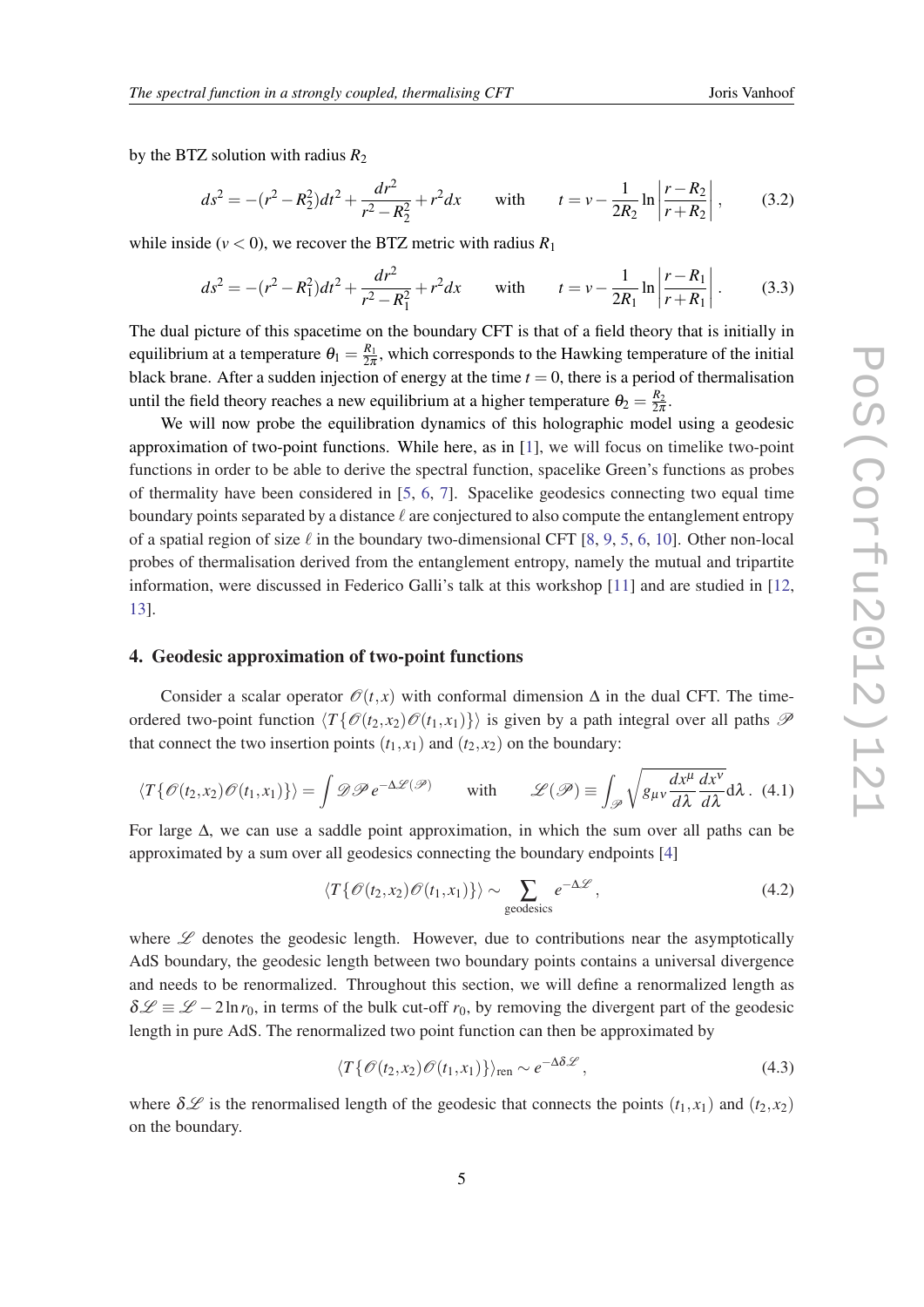### 4.1 Continuation to Euclidean signature

While for static spacetimes a Wick rotation to Euclidean signature is straightforward, this is not the case for time-dependent geometries as the AdS-Vaidya background ([3.1](#page-3-0)). Therefore we perform a non-standard analytic continuation of the metric first proposed in [[1](#page-12-0)]. Let  $E > R_2 > R_1 > 0$  and consider the auxiliary 'spacelike' Vaidya metric

$$
ds^{2} = -[(r^{2} - R_{1}^{2}) - \theta(v/E)(R_{2}^{2} - R_{1}^{2})] \frac{dv^{2} + \frac{2Edvdr}{\sqrt{(r^{2} - R_{1}^{2}) - \theta(v/E)(R_{2}^{2} - R_{1}^{2}) + E^{2}}}}{dr^{2} + \frac{dr^{2}}{(r^{2} - R_{1}^{2}) - \theta(v/E)(R_{2}^{2} - R_{1}^{2}) + E^{2}} + r^{2}dx
$$
 (4.4)

Through the coordinate transformation

$$
v = \begin{cases} t - \frac{1}{R_2} \operatorname{arctanh}\left(\frac{R_2}{E} \sqrt{1 + \frac{(E^2 - R_2^2)}{r^2}}\right) + \frac{1}{R_2} \operatorname{arctanh}\left(\frac{R_2}{E}\right) & \text{for } v > 0\\ t - \frac{1}{R_1} \operatorname{arctanh}\left(\frac{R_1}{E} \sqrt{1 + \frac{(E^2 - R_1^2)}{r^2}}\right) + \frac{1}{R_1} \operatorname{arctanh}\left(\frac{R_1}{E}\right) & \text{for } v < 0 \end{cases},\tag{4.5}
$$

we recover the BTZ metric [\(3.2\)](#page-4-0) with radius  $R_2$  for  $v > 0$  and BTZ metric [\(3.3\)](#page-4-0) with radius  $R_1$  for  $v < 0$ . The coordinate transformations are such that  $v = 0$  describes the geodesic of an infalling shell of 'spacelike' particles in the BTZ spacetime. Observe that for  $E > 0$ ,  $\theta(v/E) = \theta(v)$ , so that in the  $E \rightarrow \infty$  limit (4.4) reduces to the Lorentzian 'null' Vaidya metric ([3.1](#page-3-0)).

On the Lorentzian 'spacelike' Vaidya metric (4.4), we can now perform an analytic continuation on the time coordinate  $w = iv$ , as well as on the parameter  $Q = iE$ . Without loss of generality, we can take  $Q > 0$  and find the metric

$$
ds^{2} = [(r^{2} - R_{1}^{2}) - \theta(w/Q)(R_{2}^{2} - R_{1}^{2})] \frac{dw^{2} - \frac{2Qdwdr}{\sqrt{(r^{2} - R_{1}^{2}) - \theta(w/Q)(R_{2}^{2} - R_{1}^{2}) - Q^{2}}}}{r^{2}} + \frac{dr^{2}}{(r^{2} - R_{1}^{2}) - \theta(w/Q)(R_{2}^{2} - R_{1}^{2}) - Q^{2}} + r^{2}dx^{2}, (4.6)
$$

where as before  $\theta(w/Q) = \theta(w)$ . Note that the radial coordinate *r* now runs from  $\sqrt{Q^2 + R_2^2}$  to  $\infty$ . Letting

$$
f(r)^{2} \equiv \begin{cases} f_{in}(r)^{2} = r^{2} - Q^{2} - R_{1}^{2} & \text{for } w < 0\\ f_{out}(r)^{2} = r^{2} - Q^{2} - R_{2}^{2} & \text{for } w > 0 \end{cases}
$$
 (4.7)

the metric becomes

$$
ds^{2} = f(r)^{2}dw^{2} + \left(Qdw - \frac{dr}{f(r)}\right)^{2} + r^{2}dx^{2},
$$
\n(4.8)

which is manifestly positive.

## 4.2 Geodesic length in Euclidean Vaidya

We now compute the length of the geodesics that connect the points  $(r_0, \tau_1, x_1)$  and  $(r_0, \tau_2, x_2)$ , where  $r_0$  denotes the location of the regularised AdS boundary. We will assume  $\Delta \tau = \tau_2 - \tau_1 > 0$ and, for computational simplicity, mostly focus on equal space geodesics with  $\Delta x = x_2 - x_1 = 0$ .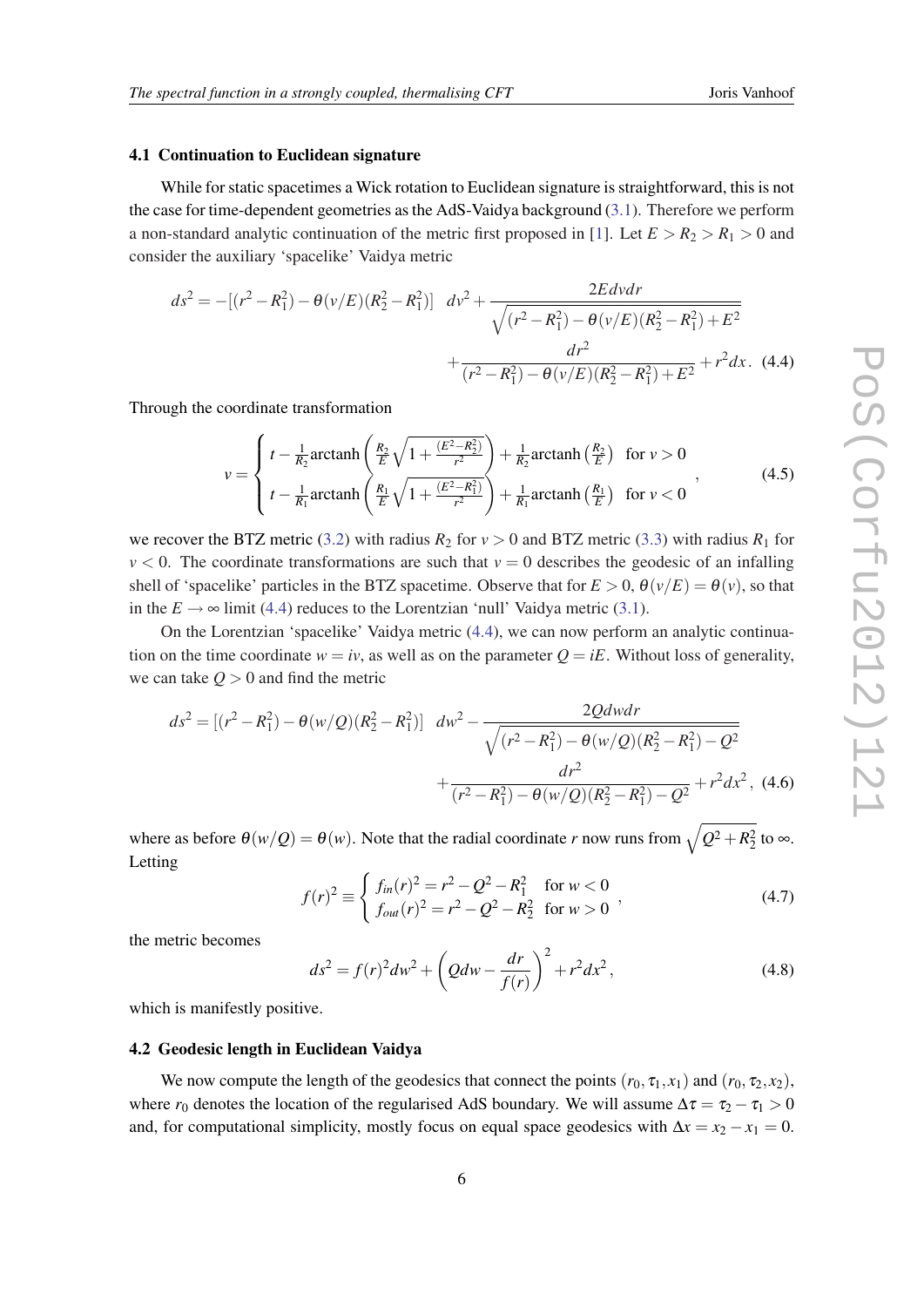<span id="page-6-0"></span>The geodesics in Euclidean Vaidya consist of piecewise geodesic curves in BTZ. Above the shell  $(w > 0)$ , we have the geodesics [\[1\]](#page-12-0)

$$
x_{\pm}(r) = x_0 \pm \frac{1}{R_2} \arctanh\left(\frac{\Gamma_{-}}{\Gamma_{+}} \sqrt{\frac{r^2 - \Gamma_{+}^2}{r^2 - \Gamma_{-}^2}}\right),
$$
\n(4.9)

$$
w_{\pm}(r) = \tau_0 \pm \frac{1}{R_2} \arctan\left(\sqrt{\frac{R_2^2 - \Gamma_{-}^2}{\Gamma_{+}^2 - R_2^2}} \sqrt{\frac{r^2 - \Gamma_{+}^2}{r^2 - \Gamma_{-}^2}}\right) + \frac{1}{R_2} \arctan\left(\frac{R_2}{Q} \sqrt{1 - \frac{(Q^2 + R_2^2)}{r^2}}\right) - \frac{1}{R_2} \arctan\left(\frac{R_2}{Q}\right), \quad (4.10)
$$

$$
\lambda_{\pm}(r) = \lambda_0 \pm \operatorname{arccosh}\left(\sqrt{\frac{r^2 - \Gamma_-^2}{\Gamma_+^2 - \Gamma_-^2}}\right),\tag{4.11}
$$

and below the shell  $(w < 0)$ , we have the geodesics

$$
\bar{x}_{\pm}(r) = \bar{x}_0 \pm \frac{1}{R_1} \arctanh\left(\frac{\bar{\Gamma}_{-}}{\bar{\Gamma}_{+}} \sqrt{\frac{r^2 - \bar{\Gamma}_{+}^2}{r^2 - \bar{\Gamma}_{-}^2}}\right),\tag{4.12}
$$

$$
\bar{w}_{\pm}(r) = \bar{\tau}_0 \pm \frac{1}{R_1} \arctan\left(\sqrt{\frac{R_1^2 - \bar{\Gamma}_{-}^2}{\bar{\Gamma}_{+}^2 - R_1^2}} \sqrt{\frac{r^2 - \bar{\Gamma}_{+}^2}{r^2 - \bar{\Gamma}_{-}^2}}\right) + \frac{1}{R_1} \arctan\left(\frac{R_1}{Q} \sqrt{1 - \frac{(Q^2 + R_1^2)}{r^2}}\right) - \frac{1}{R_1} \arctan\left(\frac{R_1}{Q}\right), \quad (4.13)
$$

$$
\bar{\lambda}_{\pm}(r) = \bar{\lambda}_0 \pm \operatorname{arccosh}\left(\sqrt{\frac{r^2 - \bar{\Gamma}^2_{-}}{\bar{\Gamma}^2_{+} - \bar{\Gamma}^2_{-}}}\right). \tag{4.14}
$$

Here  $\pm$  denote two separate branches (appearing above and below the turning points of BTZ geodesics) and the parameters appearing in these expressions satisfy the conditions  $0 \leq \Gamma_-^2 \leq R_2^2$  $\Gamma^2_+$  and  $0 \le \bar{\Gamma}^2_- \le R_1^2 < \bar{\Gamma}^2_+$ . We can now distinguish three cases.

- 1) If both endpoints are above the shell ( $\tau_2 > \tau_1 > 0$ ), then there is a geodesic connecting them which is entirely above the shell. Any additional geodesics would require the existence of geodesics below the shell in BTZ that connect two points on the shell, and, as we show below, these do not exist.
- 2) If both endpoints are below the shell  $(0 > \tau_2 > \tau_1)$ , then there is a geodesic connecting them which is entirely below the shell. Any additional geodesics would require the existence of geodesics above the shell in BTZ that connect two points on the shell, and again these do not exist.

The geodesic length is then given by the BTZ result, derived for example in the Appendix of [\[1\]](#page-12-0),

$$
\delta \mathcal{L} = \ln \left[ \frac{4}{R^2} \left( \sin^2 \left( \frac{R \Delta \tau}{2} \right) + \sinh^2 \left( \frac{R \Delta x}{2} \right) \right) \right],
$$
\n(4.15)

where *R* is respectively  $R_2$  and  $R_1$  in case 1) and 2).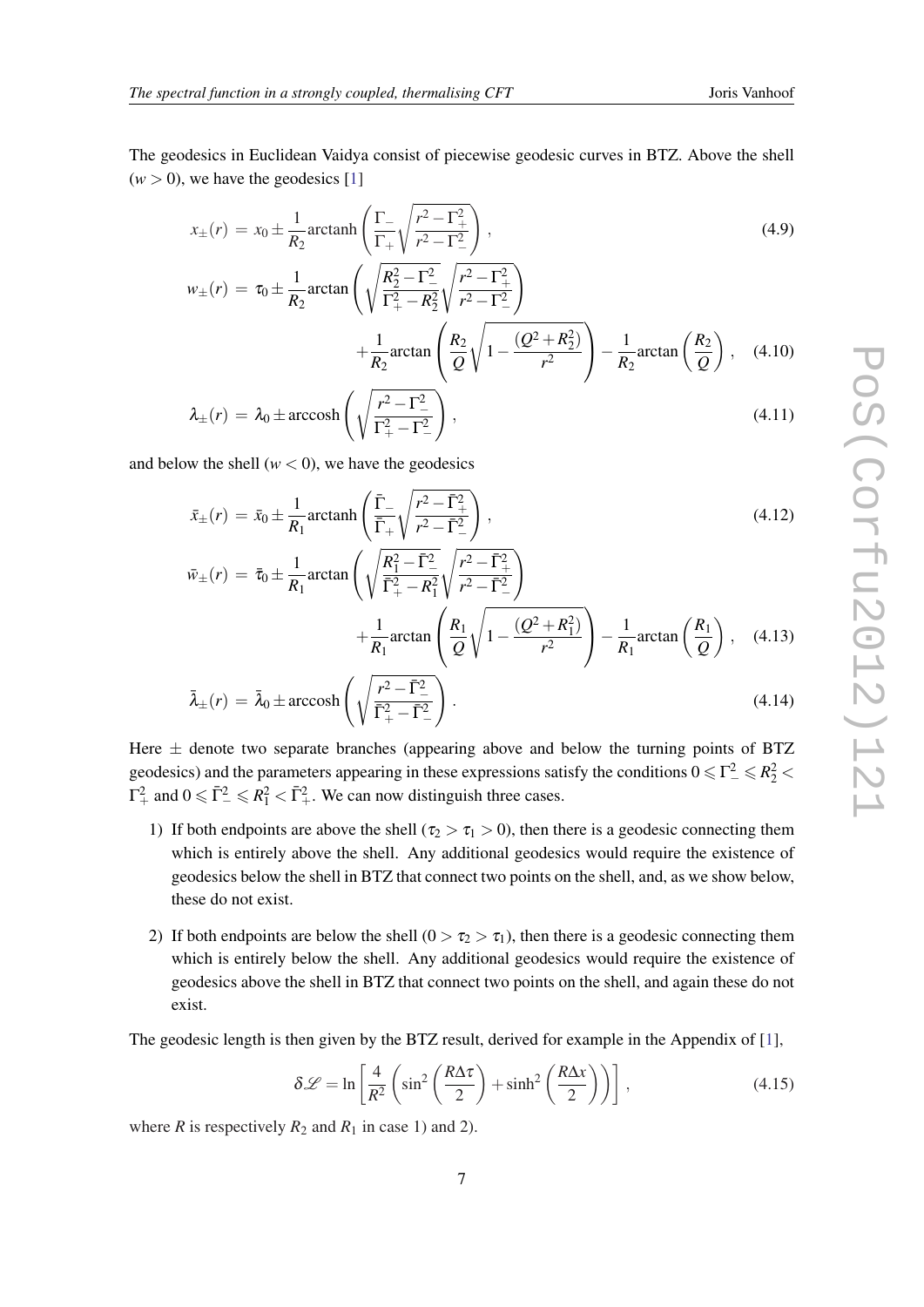The existence of geodesics that have two endpoints on the shell, and that are above (or below) the shell would require the existence of a local maximum (or minimum) of  $w(r)$  (or  $\bar{w}(r)$ ). We note that  $\frac{dw_+}{dr}(r_0) = 0$  has no real solutions, so no geodesic in BTZ can have a local maximum. On the other hand  $\frac{d\bar{w}_-}{dr}(r_{\odot}) = 0$  can be solved by  $r_{\odot} = \frac{Q\Gamma + \Gamma - Q}{\sqrt{Q^2R^2 - (\Gamma^2 - R^2)}}$  $\frac{Q_1+P_2}{Q^2R_1^2-(\Gamma_+^2-R_1^2)(R_1^2-\overline{\Gamma}_-^2)}$ . Equal space geodesics as we consider here, all have  $\bar{\Gamma}_{-}=0$  and thus no local minimum.

3) Finally we consider geodesics with one endpoint above and one below the shell ( $\tau_2 > 0 > \tau_1$ ). They cross the shock wave once and hence we need to determine how they refract at the shell location in order to compute their length.

The conditions that need to be imposed for the geodesics at the shell  $(w = 0)$  were derived in [\[1\]](#page-12-0). They are given by the following refraction law

$$
\frac{1}{f^2\frac{dx}{dr}}\left(Qf\frac{dw}{dr}-1\right)\Big|_{in} = \frac{1}{f^2\frac{dx}{dr}}\left(Qf\frac{dw}{dr}-1\right)\Big|_{out},
$$
\n
$$
\frac{1}{\left(f\frac{dx}{dr}\right)^2}\left[f^4\left(\frac{dw}{dr}\right)^2 + \left(Qf\frac{dw}{dr}-1\right)^2\right]\Big|_{in} = \frac{1}{\left(f\frac{dx}{dr}\right)^2}\left[f^4\left(\frac{dw}{dr}\right)^2 + \left(Qf\frac{dw}{dr}-1\right)^2\right]\Big|_{out}, \quad (4.16)
$$

which is supplemented by the continuity conditions  $x_{in}(r_*) = x_{out}(r_*)$  and  $w_{in}(r_*) = w_{out}(r_*) = 0$ , where  $r<sub>*</sub>$  is the value of the radial coordinate at which the geodesic reaches the shell.

The boundary conditions at the AdS boundary are

$$
\begin{cases}\n x_{+}(r \to \infty) = x_{2} \\
 w_{+}(r \to \infty) = \tau_{2} \\
 \bar{x}_{-}(r \to \infty) = x_{1} \\
 \bar{w}_{-}(r \to \infty) = \tau_{1}\n\end{cases}\n\Rightarrow\n\begin{cases}\n x_{2} = x_{0} + \frac{1}{R_{2}} \arctanh\left(\frac{\Gamma_{-}}{\Gamma_{+}}\right) \\
 \tau_{2} = \tau_{0} + \frac{1}{R_{2}} \arctan\left(\sqrt{\frac{\left(R_{2}^{2} - \Gamma_{-}^{2}\right)}{\left(\Gamma_{+}^{2} - R_{2}^{2}\right)}}\right) \\
 x_{1} = \bar{x}_{0} - \frac{1}{R_{1}} \arctanh\left(\frac{\Gamma_{-}}{\Gamma_{+}}\right) \\
 \tau_{1} = \bar{\tau}_{0} - \frac{1}{R_{1}} \arctan\left(\sqrt{\frac{\left(R_{1}^{2} - \bar{\Gamma}_{-}^{2}\right)}{\left(\Gamma_{+}^{2} - \bar{R}_{2}^{2}\right)}}\right)\n\end{cases}\n\tag{4.17}
$$

and the continuity conditions

$$
x_0 + \frac{1}{R_2} \operatorname{arctanh}\left(\frac{\Gamma_-}{\Gamma_+} \sqrt{\frac{r_*^2 - \Gamma_+^2}{r_*^2 - \Gamma_-^2}}\right) = \bar{x}_0 + \frac{1}{R_1} \operatorname{arctanh}\left(\frac{\bar{\Gamma}_-}{\bar{\Gamma}_+} \sqrt{\frac{r_*^2 - \bar{\Gamma}_+^2}{r_*^2 - \bar{\Gamma}_-^2}}\right),\tag{4.18}
$$

$$
0 = \tau_0 + \frac{1}{R_2} \arctan\left(\sqrt{\frac{R_2^2 - \Gamma_-^2}{\Gamma_+^2 - R_2^2}} \sqrt{\frac{r_*^2 - \Gamma_+^2}{r_*^2 - \Gamma_-^2}}\right) + \frac{1}{R_2} \arctan\left(\frac{R_2}{Q} \sqrt{1 - \frac{(Q^2 + R_2^2)}{r_*^2}}\right) - \frac{1}{R_2} \arctan\left(\frac{R_2}{Q}\right), \qquad (4.19)
$$
  

$$
0 = \bar{\tau}_0 + \frac{1}{R_2} \arctan\left(\sqrt{\frac{R_1^2 - \bar{\Gamma}_-^2}{\bar{\Gamma}_2^2}} \sqrt{\frac{r_*^2 - \bar{\Gamma}_+^2}{r_*^2 - \bar{\Gamma}_+^2}}\right)
$$

$$
\frac{1}{R_1} \arctan\left(\sqrt{\frac{\overline{\Gamma}_+^2 - R_1^2}{\overline{\Gamma}_+^2 - \overline{\Gamma}_-^2}}\right) + \frac{1}{R_1} \arctan\left(\frac{R_1}{Q}\sqrt{1 - \frac{(Q^2 + R_1^2)}{r_*^2}}\right) - \frac{1}{R_1} \arctan\left(\frac{R_1}{Q}\right). \tag{4.20}
$$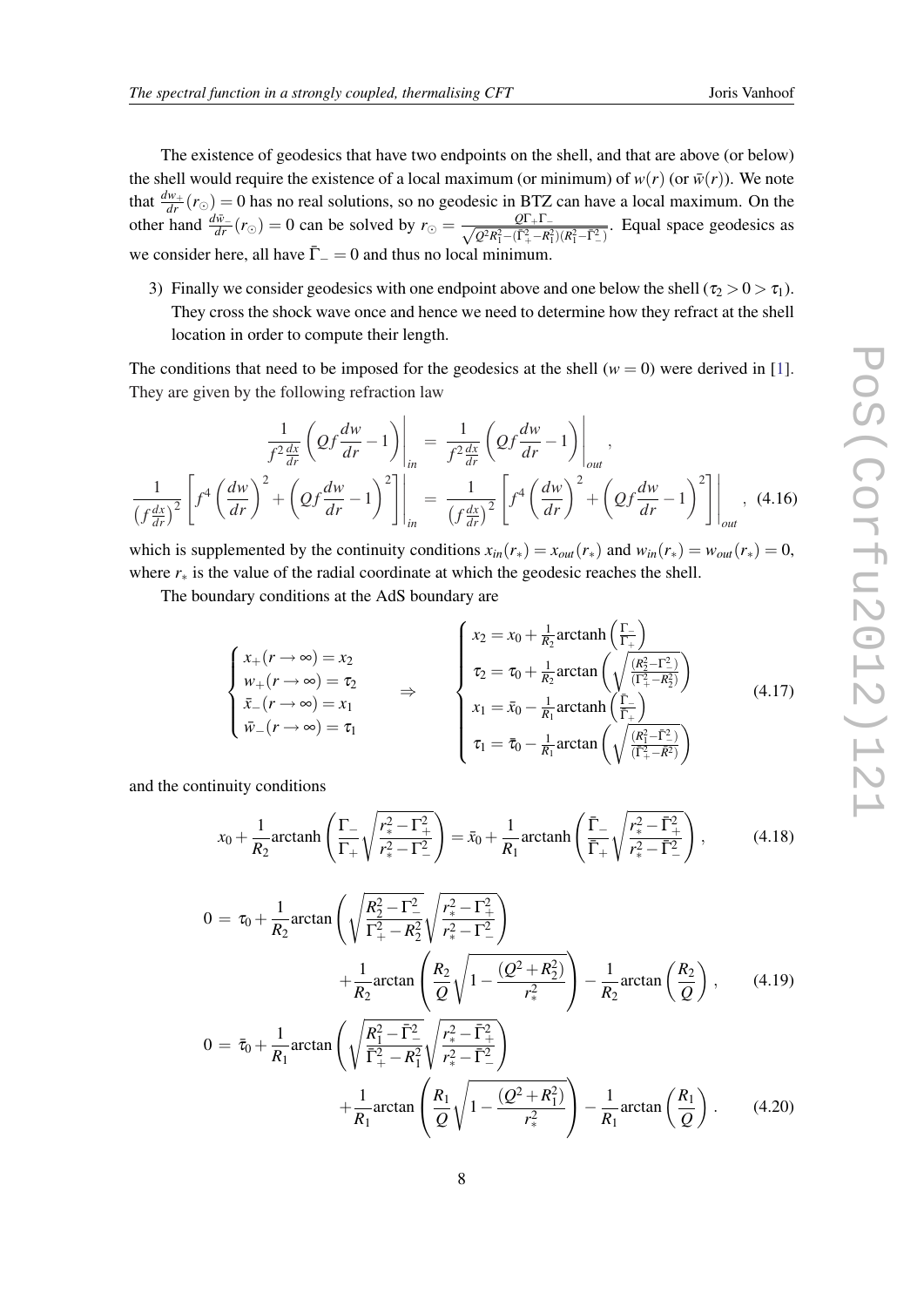In terms of the solutions  $(4.9)-(4.14)$  $(4.9)-(4.14)$  $(4.9)-(4.14)$  $(4.9)-(4.14)$  $(4.9)-(4.14)$ , the refraction conditions read

$$
\frac{\Gamma_-^2 \Gamma_+^2}{R_2^2} = \frac{\bar{\Gamma}_-^2 \bar{\Gamma}_+^2}{R_1^2},\tag{4.21}
$$

$$
\frac{1}{(r_{*}^{2}-R_{2}^{2})R_{2}}\left(R_{2}\sqrt{(r_{*}^{2}-\Gamma_{-}^{2})(r_{*}^{2}-\Gamma_{+}^{2})}-Qr_{*}\frac{\sqrt{(R_{2}^{2}-\Gamma_{-}^{2})(\Gamma_{+}^{2}-R_{2}^{2})}}{\sqrt{r_{*}^{2}-Q^{2}-R_{2}^{2}}}\right)
$$
\n
$$
=\frac{1}{(r_{*}^{2}-R_{1}^{2})R_{1}}\left(R_{1}\sqrt{(r_{*}^{2}-\bar{\Gamma}_{-}^{2})(r_{*}^{2}-\bar{\Gamma}_{+}^{2})}-Qr_{*}\frac{\sqrt{(R_{1}^{2}-\bar{\Gamma}_{-}^{2})(\bar{\Gamma}_{+}^{2}-R_{1}^{2})}}{\sqrt{r_{*}^{2}-Q^{2}-R_{1}^{2}}}\right).
$$
\n(4.22)

Altogether, these are nine conditions, for nine unknowns  $(x_0, \tau_0, \bar{x}_0, \bar{\tau}_0, \Gamma_+, \Gamma_+, \bar{\Gamma}_+, \bar{\Gamma}_-$  and  $r_*$ ). The renormalised length of the geodesic is given by

$$
\delta \mathscr{L} = \lim_{r_0 \to \infty} \left( \lambda_+(r_0) - \bar{\lambda}_-(r_0) - 2\ln(r_0) \right) = \lambda_0 - \bar{\lambda}_0 + \frac{1}{2} \ln\left(\frac{4}{\Gamma_+^2 - \Gamma_-^2}\right) + \frac{1}{2} \ln\left(\frac{4}{\bar{\Gamma}_+^2 - \bar{\Gamma}_-^2}\right),\tag{4.23}
$$

which, using the continuity condition  $\lambda_+(r_*) = \bar{\lambda}_+(r_*)$ , can be written as

$$
\delta \mathcal{L} = \ln \left( \frac{4}{(\bar{\Gamma}_{+}^{2} - \bar{\Gamma}_{-}^{2})} \frac{\sqrt{r_{*}^{2} - \bar{\Gamma}_{-}^{2}} + \sqrt{r_{*}^{2} - \bar{\Gamma}_{+}^{2}}}{\sqrt{r_{*}^{2} - \Gamma_{-}^{2}} + \sqrt{r_{*}^{2} - \Gamma_{+}^{2}}} \right).
$$
(4.24)

We will focus on equal space correlators, *i.e.*  $\Delta x = x_2 - x_1 = 0$ . Because of the refraction condition,  $\frac{dx}{dr}$  does not change sign at the shell. Also the geodesics in BTZ have no local extremum of  $x(r)$ . Therefore, we must set  $\Gamma = \overline{\Gamma} = 0$ . It then follows that  $x_0 = \overline{x}_0 = x_1 = x_2$ . We are thus left with five conditions for five unknowns. After solving this system, we find that the renormalised geodesic length is given by

$$
\delta \mathcal{L} = \ln \left( \frac{4}{(r_* - \cos(\bar{\gamma})\sqrt{r_*^2 - R_1^2})(r_* + \cos(\gamma)\sqrt{r_*^2 - R_2^2})} \right),
$$
\n(4.25)

where the unknown  $r_*$  is implicitly determined by the relation<sup>1</sup>

$$
\frac{1}{\sqrt{r_*^2 - R_2^2}} \left( \cos(\gamma) - \frac{Q \sin(\gamma)}{\sqrt{r_*^2 - Q^2 - R_2^2}} \right) = \frac{1}{\sqrt{r_*^2 - R_1^2}} \left( \cos(\bar{\gamma}) - \frac{Q \sin(\bar{\gamma})}{\sqrt{r_*^2 - Q^2 - R_1^2}} \right), \quad (4.26)
$$

and we have used the expressions

$$
\sin(\gamma(r_*)) = \frac{R_2 \sin(R_2 \Omega(r_*))}{r_* - \cos(R_2 \Omega(r_*)) \sqrt{r_*^2 - R_2^2}},
$$
\n(4.27)

<sup>&</sup>lt;sup>1</sup>The expressions (4.26)-([4.28](#page-9-0)) were obtained assuming  $0 \le \gamma(r_*) \le \pi/2$  and  $0 \le \overline{\gamma}(r_*) \le \pi/2$ . Outside this range, similar expressions can be derived from (4.22).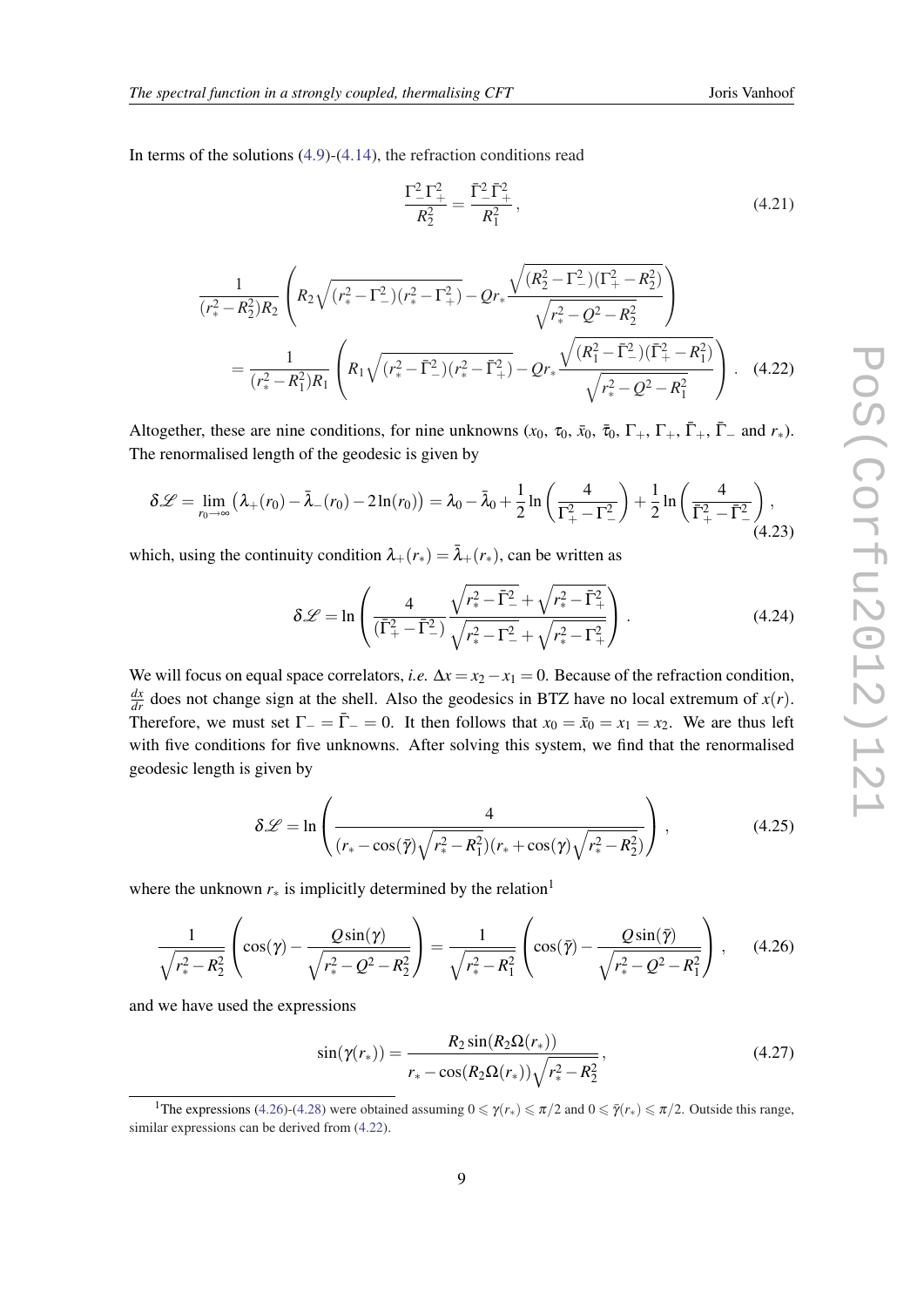<span id="page-9-0"></span>and

$$
\sin(\bar{\gamma}(r_*)) = -\frac{R_1 \sin(R_1 \bar{\Omega}(r_*))}{r_* - \cos(R_1 \bar{\Omega}(r_*)) \sqrt{r_*^2 - R_1^2}},
$$
\n(4.28)

with

$$
\Omega(r_*) = \tau_2 + \frac{1}{R_2} \arctan\left(\frac{R_2}{Q} \sqrt{1 - \frac{(Q^2 + R_2^2)}{r_*^2}}\right) - \frac{1}{R_2} \arctan\left(\frac{R_2}{Q}\right),\tag{4.29}
$$

and

$$
\bar{\Omega}(r_*) = \tau_1 + \frac{1}{R_1} \arctan\left(\frac{R_1}{Q} \sqrt{1 - \frac{(Q^2 + R_1^2)}{r_*^2}}\right) - \frac{1}{R_1} \arctan\left(\frac{R_1}{Q}\right). \tag{4.30}
$$

The parameters  $\Gamma_+$  and  $\bar{\Gamma}_+$  in the geodesics ([4.9](#page-6-0))-[\(4.14](#page-6-0)) are given by the formulas  $\Gamma_+^2(r_*) = R_2^2 +$  $(r_*^2 - R_2^2) \sin^2(\gamma(r_*))$  and  $\bar{\Gamma}_+^2(r_*) = R_1^2 + (r_*^2 - R_1^2) \sin^2(\bar{\gamma}(r_*))$ . In Fig. 2, we plot the profile of a sample of equal space geodesics in the Euclidean AdS-Vaidya geometry.



Figure 2: *Equal space geodesics in the Euclidean shell background for*  $R_1 = 0.5$ ,  $R_2 = 1$ ,  $Q = 0.25$ ,  $\tau_1 = -1$ *and, increasing from the bottom up,*  $\tau_2 = -0.25, 0.25, 0.5, 0.75, 1, 1.25$ .

If we perform the double Wick rotation  $\tau_1 = it_1$ ,  $\tau_2 = it_2$  and  $Q = iE$  and take the limit  $E \rightarrow \infty$ , in order to recover the 'lightlike' Vaidya result, we finally find

$$
\delta \mathcal{L} = \ln \left[ \left( \frac{2}{R_1} \cosh \left( \frac{R_2 t_2}{2} \right) \sinh \left( \frac{R_1 t_1}{2} \right) - \frac{2}{R_2} \sinh \left( \frac{R_2 t_2}{2} \right) \cosh \left( \frac{R_1 t_1}{2} \right) \right)^2 \right],\tag{4.31}
$$

which reduces to the expression obtained in [\[1\]](#page-12-0) in the  $R_1 = 0$  case.

## 4.3 Two-point functions

#### 4.3.1 Equilibrium CFT

The Euclidean two-point function associated to a CFT in thermal equilibrium at a temperature  $\theta = R/(2\pi)$  can be computed in the geodesic approximation from the renormalised geodesic length in Euclidean BTZ ([4.15\)](#page-6-0). Remember that, in the geodesic approximation, the renormalised Euclidean two-point function in the dual CFT equals

$$
\langle \mathcal{O}(\tau_2, x_2) \mathcal{O}(\tau_1, x_1) \rangle_{ren} \sim e^{-\Delta \delta \mathcal{L}}.
$$
 (4.32)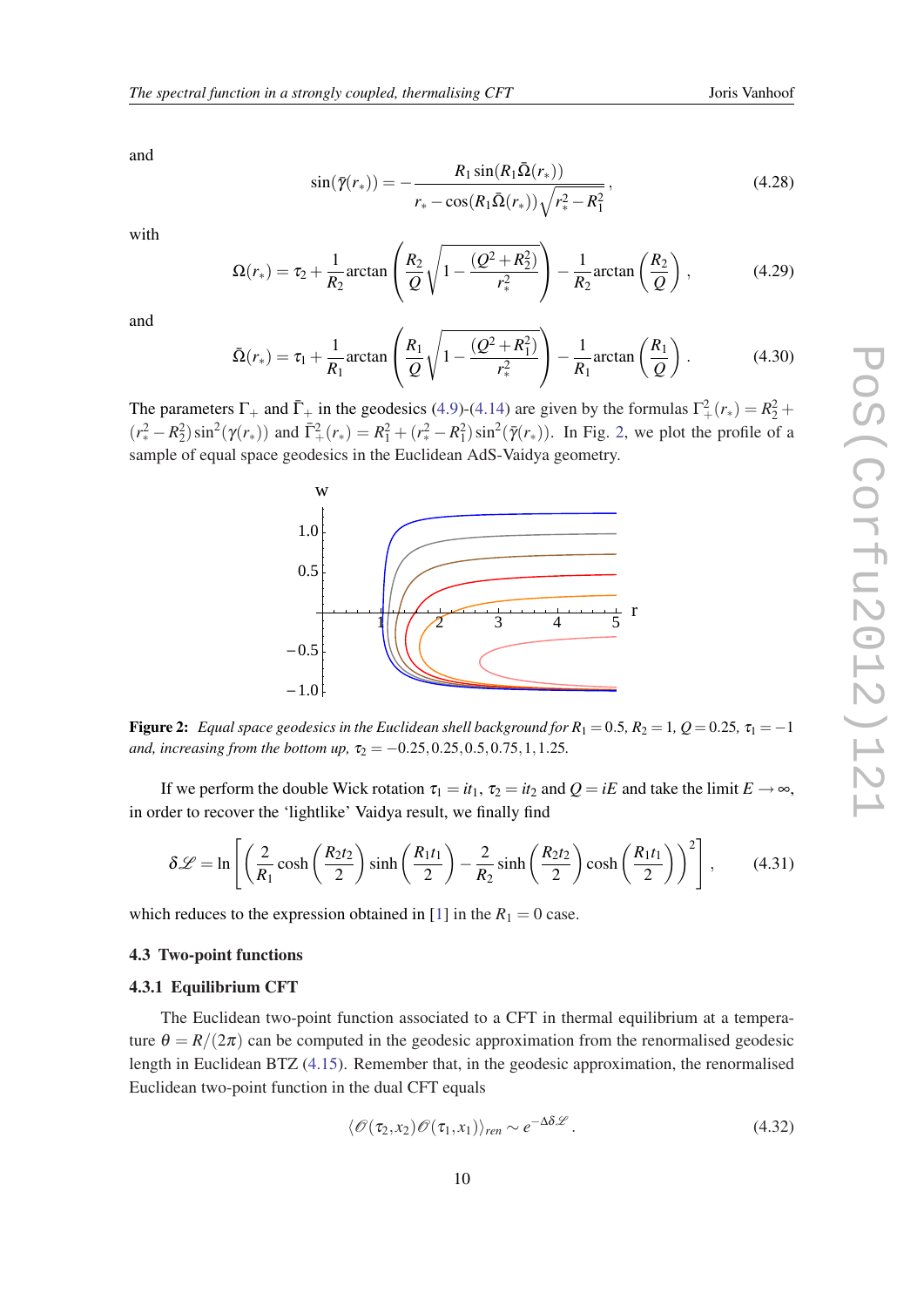<span id="page-10-0"></span>From [\(4.15](#page-6-0)), we then find the (Euclidean) thermal two-point function

$$
G_E^{\text{thermal}}(\tau_2, x_2; \tau_1, x_1) = \frac{1}{\left[\frac{4}{R^2} \left(\sin^2\left(\frac{R\Delta\tau}{2}\right) + \sinh^2\left(\frac{R\Delta x}{2}\right)\right)\right]^{\Delta}}.
$$
\n(4.33)

Despite the fact that we have used a geodesic approximation, the result for the thermal two-point function is exact, being fully constrained by conformal invariance (apart from an overall scaling). Note that we can obtain the vacuum result by taking  $R \rightarrow 0$ 

$$
G_E^{\text{vacuum}}(\tau_2, x_2; \tau_1, x_1) = \lim_{R \to 0} G_E^{\text{thermal}}(\tau_2, x_2; \tau_1, x_1) = \frac{1}{(\Delta \tau^2 + \Delta x^2)^{\Delta}}.
$$
 (4.34)

It is well known that by Wick rotating the Euclidean two-point function, one finds the time-ordered (Feynman) two-point function. Therefore let  $\tau = \lim_{\varepsilon \to 0} e^{i(\frac{\pi}{2} - \varepsilon)} t \simeq it$ , such that  $\tau^2 = -t^2 + i\varepsilon$  and

$$
iG_F(t_2, x_2; t_1, x_1) = G_E(it_2, x_2; it_1, x_1).
$$
\n(4.35)

The retarded two-point function can be obtained from the time-ordered one by applying the relation ([2.3\)](#page-2-0). For non-integer scaling dimension  $\Delta$ ,<sup>2</sup> this leads to

$$
iG_F^{\text{thermal}}(t_2, x_2; t_1, x_1) = \frac{\theta \left[ (\Delta x)^2 - (\Delta t)^2 \right]}{\left[ \frac{4}{R^2} \left( \sinh^2 \left( \frac{R \Delta x}{2} \right) - \sinh^2 \left( \frac{R \Delta t}{2} \right) \right) \right]^{\Delta}} + \frac{\theta \left[ (\Delta t)^2 - (\Delta x)^2 \right] e^{-i\pi \Delta}}{\left[ \frac{4}{R^2} \left( \sinh^2 \left( \frac{R \Delta t}{2} \right) - \sinh^2 \left( \frac{R \Delta x}{2} \right) \right) \right]^{\Delta}},
$$
\n(4.36)

and

$$
G_R^{\text{thermal}}(t_2, x_2; t_1, x_1) = -2\sin(\pi\Delta) \theta(\Delta t) \frac{\theta\left[ (\Delta t)^2 - (\Delta x)^2 \right]}{\left[ \frac{4}{R^2} \left( \sinh^2\left(\frac{R\Delta t}{2}\right) - \sinh^2\left(\frac{R\Delta x}{2}\right) \right) \right]^{\Delta}}.
$$
(4.37)

## 4.3.2 Thermalising CFT

In an analogous way, from ([4.31\)](#page-9-0) we can then find (the geodesic approximation of) the Feynman and retarded two-point functions in the thermalizing CFT dual to three-dimensional Vaidya:

$$
iG_F(t_2, x; t_1, x) = \left(\frac{e^{-i\pi\Delta}\theta(-t_1)\theta(-t_2)}{\left|\frac{2}{R_1}\sinh\left(\frac{R_1}{2}(t_2 - t_1)\right)\right|^{2\Delta}}\right) + \left(\frac{e^{-i\pi\Delta}\theta(t_1)\theta(t_2)}{\left|\frac{2}{R_2}\sinh\left(\frac{R_2}{2}(t_2 - t_1)\right)\right|^{2\Delta}}\right) + \left(\frac{e^{-i\pi\Delta}\theta(t_1)\theta(-t_2)}{\left|\frac{2}{R_1}\cosh\left(\frac{R_2t_2}{2}\right)\sinh\left(\frac{R_1t_1}{2}\right) - \frac{2}{R_2}\sinh\left(\frac{R_2t_2}{2}\right)\cosh\left(\frac{R_1t_1}{2}\right)\right|^{2\Delta}}\right) + \left(\frac{e^{-i\pi\Delta}\theta(-t_1)\theta(t_2)}{\left|\frac{2}{R_1}\cosh\left(\frac{R_2t_1}{2}\right)\sinh\left(\frac{R_1t_2}{2}\right) - \frac{2}{R_2}\sinh\left(\frac{R_2t_1}{2}\right)\cosh\left(\frac{R_1t_2}{2}\right)\right|^{2\Delta}}\right), \quad (4.38)
$$

<sup>&</sup>lt;sup>2</sup>The case of integer  $\Delta$  is discussed in detail in [\[1\]](#page-12-0).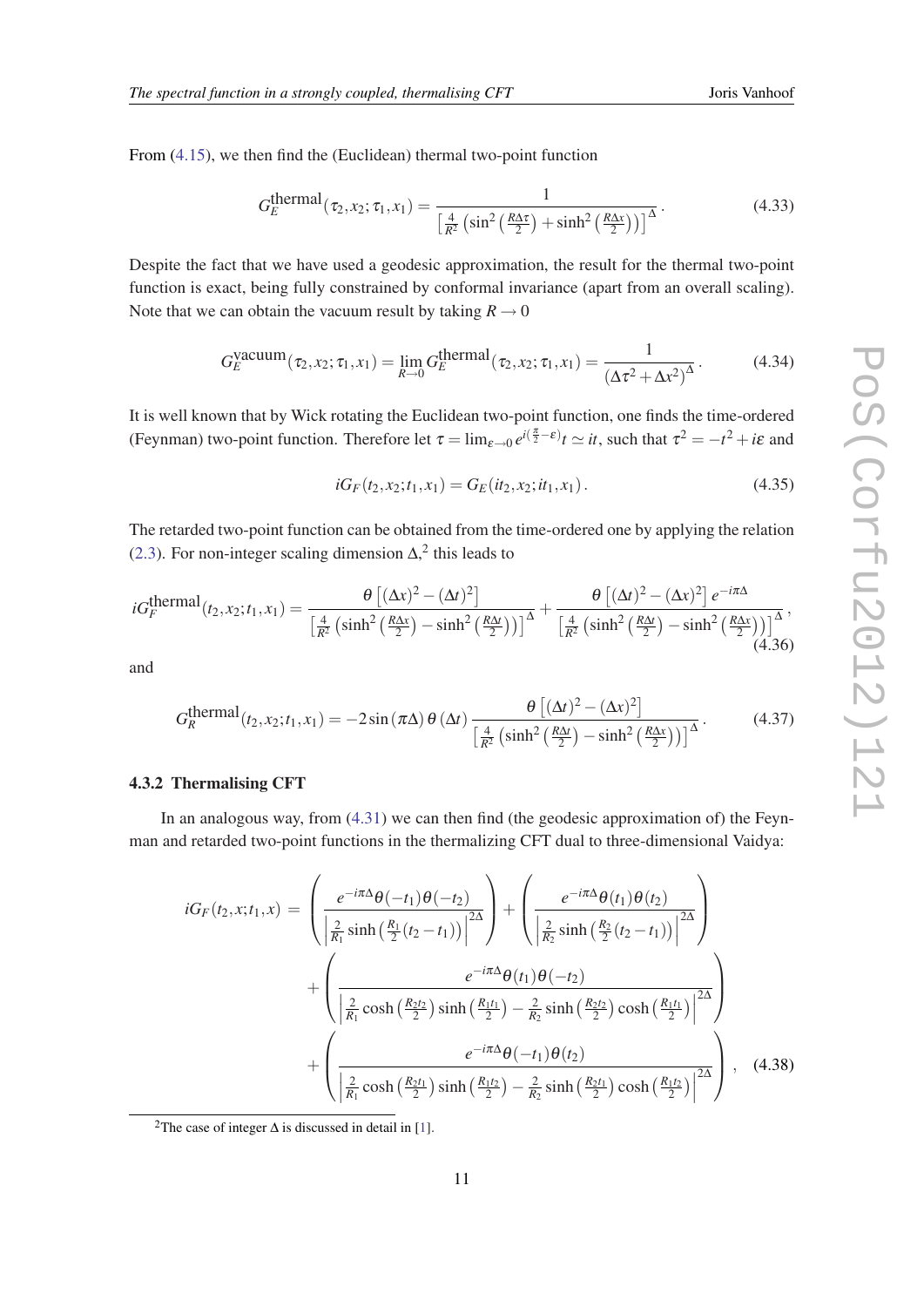<span id="page-11-0"></span>and

$$
G_{R}(t_{2},x;t_{1},x) = -2\sin(\pi\Delta)\theta(t_{2}-t_{1})\left\{\left(\frac{\theta(-t_{1})\theta(-t_{2})}{\left|\frac{2}{R_{1}}\sinh\left(\frac{R_{1}}{2}(t_{2}-t_{1})\right)\right|^{2\Delta}}\right)+\left(\frac{\theta(t_{1})\theta(t_{2})}{\left|\frac{2}{R_{2}}\sinh\left(\frac{R_{2}}{2}(t_{2}-t_{1})\right)\right|^{2\Delta}}\right)+\left(\frac{\theta(-t_{1})\theta(t_{2})}{\left|\frac{2}{R_{1}}\cosh\left(\frac{R_{2}t_{1}}{2}\right)\sinh\left(\frac{R_{1}t_{2}}{2}\right)-\frac{2}{R_{2}}\sinh\left(\frac{R_{2}t_{1}}{2}\right)\cosh\left(\frac{R_{1}t_{2}}{2}\right)\right|^{2\Delta}}\right)\right\}.
$$
(4.39)

In the limit  $R_2 \rightarrow R_1$  of equal initial and final temperatures, these expressions reduce to the equi-librium ones, [\(4.36](#page-10-0)) and [\(4.37](#page-10-0)). Also, in the limit of zero initial temperature,  $R_1 \rightarrow 0$ , we recover the expressions for a thermalising CFT that were presented in [\[1\]](#page-12-0).

#### 5. Spectral function and effective temperature in thermalising CFT

In a two-dimensional CFT in equilibrium at a temperature  $\theta = R/(2\pi)$ , we know the spectral function analytically [\[1,](#page-12-0) [14\]](#page-13-0). It is obtained from the Fourier transform of the retarded two-point function  $(4.37)$  $(4.37)$  using equation  $(2.6)$  $(2.6)$  $(2.6)$ :

$$
\rho(\omega,k) = \frac{R^{2\Delta - 2}}{(\Gamma(\Delta))^2} \left| \Gamma\left(\frac{\Delta}{2} + \frac{i(\omega + k)}{2R}\right) \Gamma\left(\frac{\Delta}{2} + \frac{i(\omega - k)}{2R}\right) \right|^2 \sinh\left(\frac{\pi\omega}{R}\right).
$$
 (5.1)

When averaged over momenta, it becomes

$$
\rho(\omega) = \int \frac{dk}{2\pi} \rho(\omega, k) = \frac{2R^{2\Delta - 1}}{\Gamma(2\Delta)} \left| \Gamma\left(\Delta + \frac{i\omega}{R}\right) \right|^2 \sinh\left(\frac{\pi\omega}{R}\right).
$$
 (5.2)

To compute the momentum average of the time-dependent spectral function ([2.13\)](#page-3-0) in a thermalising CFT, we need to perform a numerical Fourier transform of the equal space retarded two-point function (4.39). As explained in section [2,](#page-1-0) one can also define a notion of time-dependent temperature ([2.14\)](#page-3-0) from the Fourier transforms of the thermalising Feynman and retarded equal space two-point functions. The results of this analysis are shown in Figures 3 and [4.](#page-12-0)



Figure 3: *The spectral function as a function of the frequency* ω *for different values of the average time T . In both plots, we have taken*  $\Delta = 2.25$  *and*  $R_2 = 1$ *. The plot* (A) *has*  $R_1 = 0$  *and plot* (B) *has*  $R_1 = 0.5$ *.* 

In the distant past  $(T \rightarrow -\infty)$  the spectral function is given exactly by the equilibrium expression (5.2) for a temperature  $\theta_1 = R_1/(2\pi)$ , while in the distant future (*T*  $\rightarrow \infty$ ) it coincides with the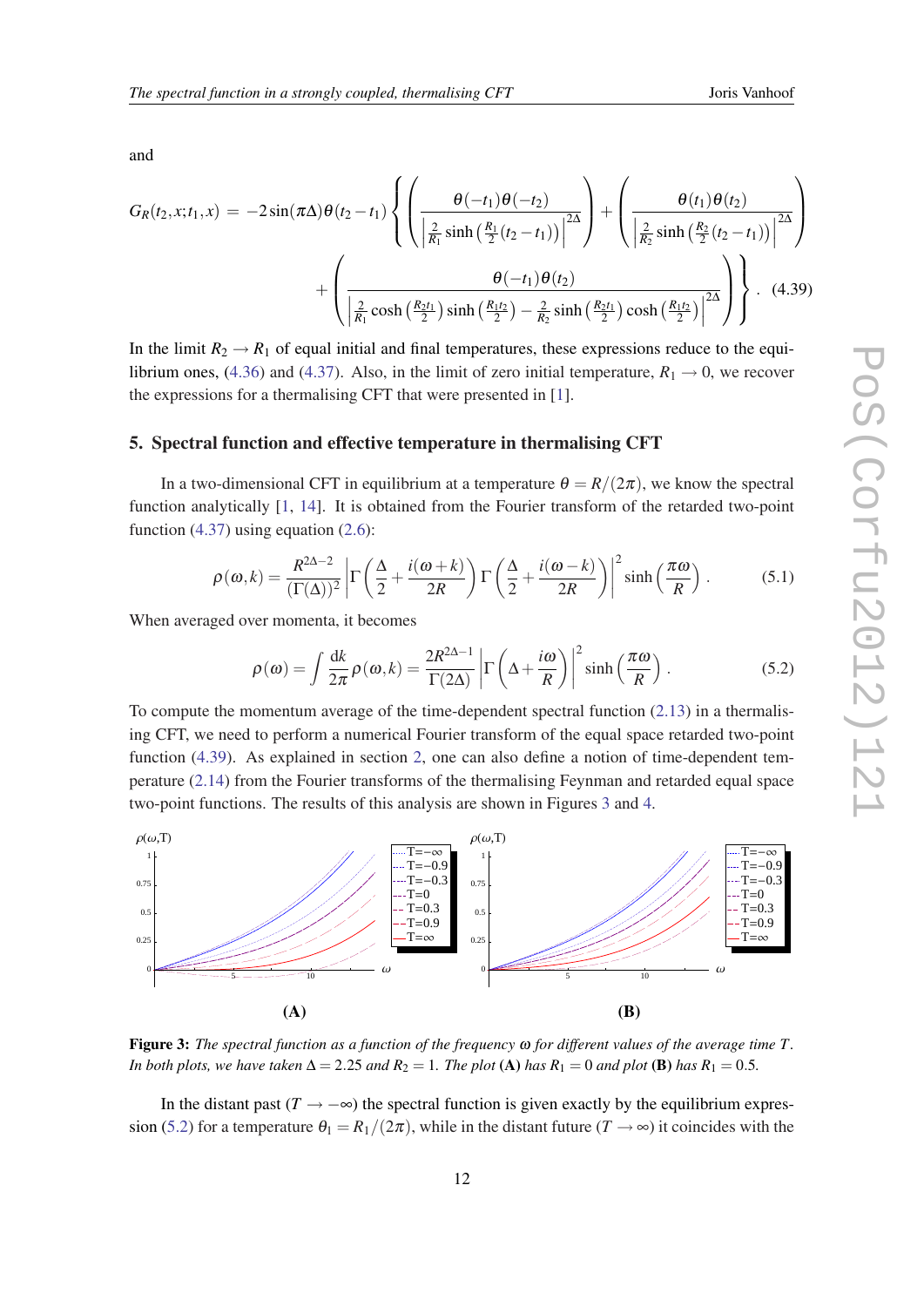<span id="page-12-0"></span>equilibrium result for a temperature  $\theta_2 = R_2/(2\pi)$ . The notion of time-dependent spectral function that we have defined interpolates smoothly between these curves. However, for a definite frequency  $\omega$ ,  $\rho(\omega, T)$  does not increase monotonically from the past limiting value to the future one, but is an oscillating function.



Figure 4: *The temperature as a function of average time for different values of the conformal dimension*  $Δ$ *. In both plots, we have taken*  $R_2 = 1$  *and*  $R_1 = 0.5$ *. In plot* (**A**) *we have taken different values for*  $Δ$  *as indicated in the legend. Plot* (**B**) *has*  $\Delta = 2.25$ *.* 

For sufficiently small values of  $\Delta$ , the time-dependent notion of temperature that we have defined gives a smooth transition from the initial temperature to the final temperature. However, for larger values of ∆ there are values of the average time for which the spectral function will have zero slope at  $\omega = 0$ . This results in a divergence in the temperature just before the time  $T = 0$  as shown in the plots. Similar singular behavior of the effective temperature was also observed in [2].

## Acknowledgments

JV would like to thank the organizers of the Corfu Summer Institute and the XVIIIth European Workshop on String Theory for the nice workshop and the opportunity to present this work. We would also like to thank V. Balasubramanian, V. Keränen, E. Keski-Vakkuri, B. Müller and L. Thorlacius for enjoyable collaboration. This work is supported by the FWO-Vlaanderen, Projects No. G.0651.11 and G.0114.10N, by the Belgian Federal Science Policy Office through the Interuniversity Attraction Pole P7/37, by the European Science Foundation Holograv Network and by the Vrije Universiteit Brussel through the Strategic Research Program "High-Energy Physics". AB is a Postdoctoral Researcher FWO-Vlaanderen. JV is an Aspirant FWO-Vlaanderen.

# References

- [1] V. Balasubramanian, A. Bernamonti, B. Craps, V. Keranen, E. Keski-Vakkuri, B. Muller, L. Thorlacius and J. Vanhoof, "Thermalization of the spectral function in strongly coupled two dimensional conformal field theories," arXiv:1212.6066 [hep-th], accepted for publication in JHEP.
- [2] P. M. Chesler and D. Teaney, "Dynamical Hawking Radiation and Holographic Thermalization," arXiv:1112.6196 [hep-th].